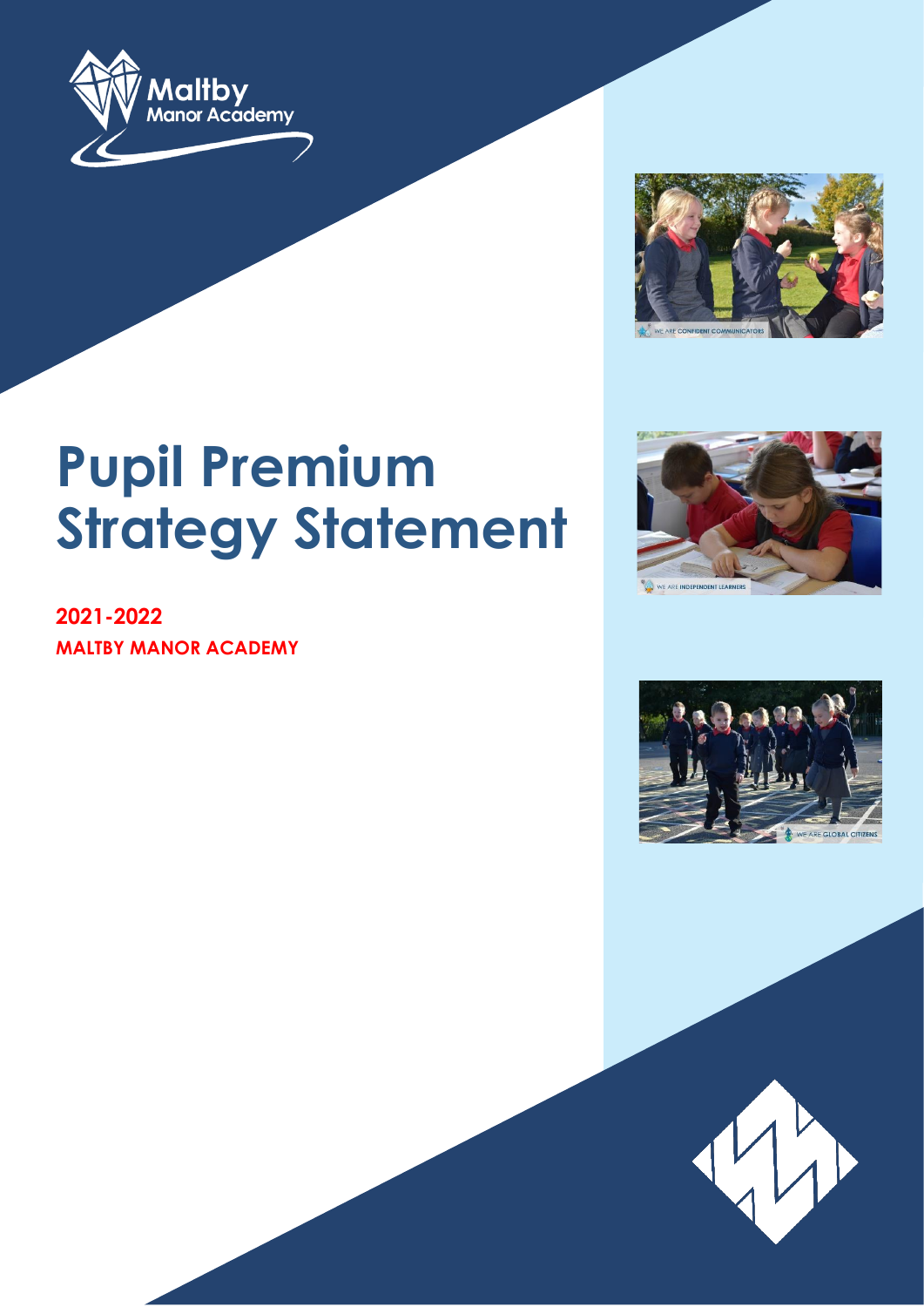



#### **Pupil premium strategy statement**

This statement details our school's use of pupil premium (and recovery premium for the 2021 to 2022 academic year) funding to help improve the attainment of our disadvantaged pupils. It outlines our pupil premium strategy, how we intend to spend the funding in this academic year and the effect that last year's spending of pupil premium had within our school.

#### **School overview**

| <b>Detail</b>                                       | Data                 |  |
|-----------------------------------------------------|----------------------|--|
| School name                                         | Maltby Manor Academy |  |
| Number of pupils in school                          | 352                  |  |
| Proportion (%) of pupil premium eligible pupils     | 39.4% (138)          |  |
| Academic year/years that our current pupil premium  | 2019-2022            |  |
| strategy plan covers (3 year plans are recommended) |                      |  |
| Date this statement was published                   | September 2021       |  |
| Date on which it will be reviewed                   | September 2022       |  |
| Statement authorised by                             | Mrs Joanne Cliff     |  |
| Pupil premium lead                                  | Mrs Catriona Wilby   |  |
| Governor / Trustee lead                             | Mrs Gemma Hague      |  |

#### **Funding overview**

|                                                                                                                                                                            | Amount    |
|----------------------------------------------------------------------------------------------------------------------------------------------------------------------------|-----------|
| Pupil premium funding allocation this academic year                                                                                                                        | £ 174,000 |
| Recovery premium funding allocation this academic year                                                                                                                     | £16,820   |
| Pupil premium funding carried forward from previous years<br>(enter £0 if not applicable)                                                                                  | £Ο        |
| Total budget for this academic year<br>If your school is an academy in a trust that pools this funding,<br>state the amount available to your school this academic<br>year | £190,820  |

### **Part A: Pupil Premium Strategy Plan**

#### **Statement of intent**

Disadvantaged Pupils at Maltby Manor Academy have the same access to education and exceptional experiences of their peers. All DA pupils achieve their full potential through accessing quality first teaching and high quality support through access to highly trained professionals and services.

The key principles of the strategy plan:

- A greater proportion of disadvantaged children will reach the expected standard at EYFS, KS1 and KS2 and disadvantaged pupils' progress will be accelerated.
- Disadvantaged children will show greater engagement and confidence in lessons, ensuring that they make good progress.
- To ensure attendance/ punctuality of children in receipt of PPG is monitored and in-line with other children in school and nationally.
- To ensure that children have high aspirations for their attainment and strive to achieve targets.
- To promote self-esteem and levels of engagement of Disadvantaged children.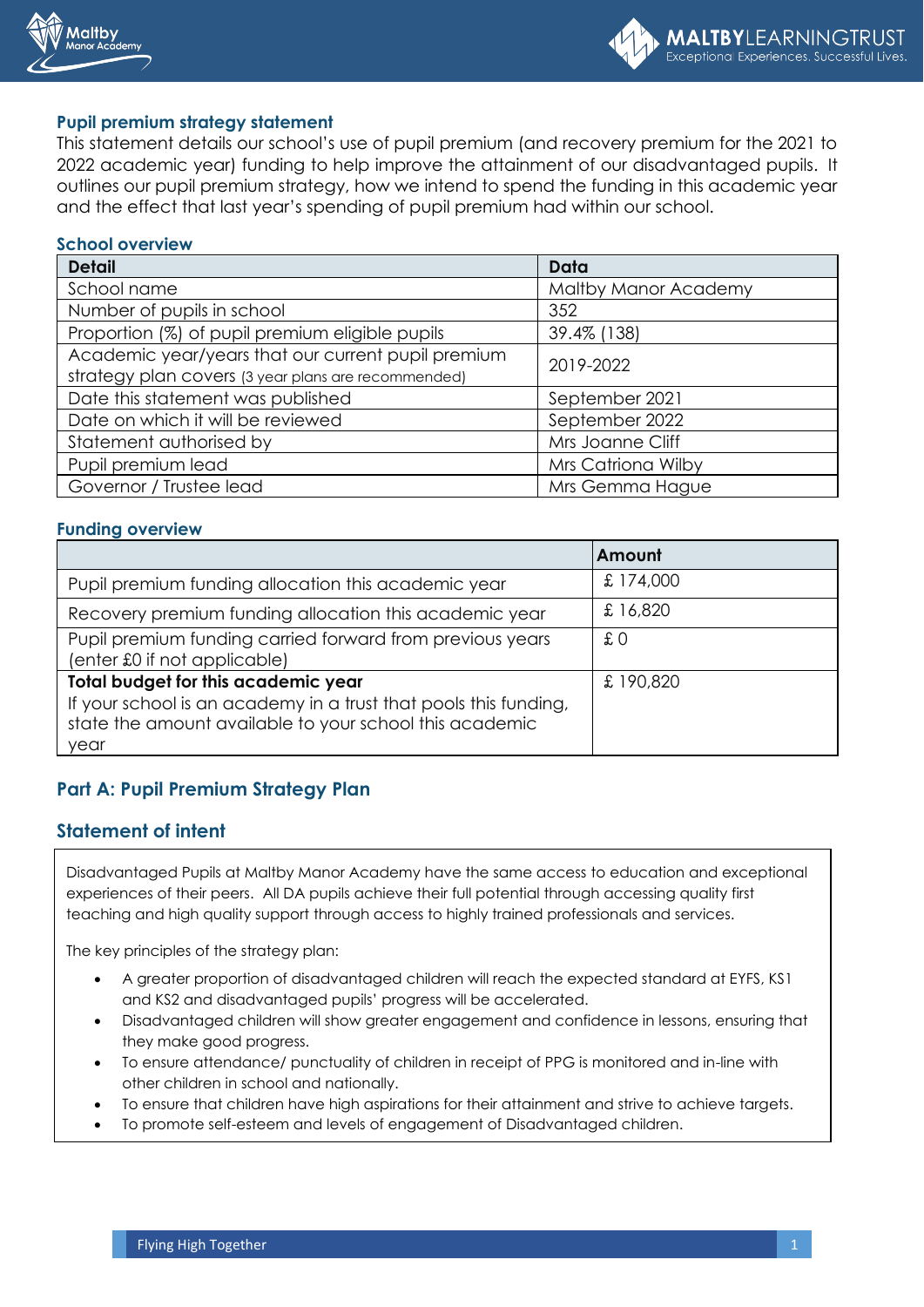



## **Challenges**

| <b>Challenge</b>         | <b>Detail of challenge</b>                                                                                                                                                                                                                           |  |  |
|--------------------------|------------------------------------------------------------------------------------------------------------------------------------------------------------------------------------------------------------------------------------------------------|--|--|
| number                   |                                                                                                                                                                                                                                                      |  |  |
|                          | <b>In-school barriers</b>                                                                                                                                                                                                                            |  |  |
|                          | There is a variability between cohorts for the attainment and progress of Disadvantaged<br>pupils compared to their peers. Disadvantaged children do not achieve at least in line<br>with National at KS1 and throughout KS2.                        |  |  |
| $\overline{2}$           | Pupils have personal social and emotional barriers, which inhibit their readiness to learn<br>when coming into school. Pupils carry low aspirations and appear less motivated to do<br>well in all subjects                                          |  |  |
| 3                        | Most children have a limited awareness of how skills learned will support them in the<br>workplace / future. Children do not understand how the curriculum may impact on their<br>future.                                                            |  |  |
| 4                        | Language and literacy skills are lower on entry to school for pupils eligible for PP than<br>for other pupils. This impacts on EYFS Literacy outcomes and slows reading progress in<br>subsequent years.                                             |  |  |
| <b>External Barriers</b> |                                                                                                                                                                                                                                                      |  |  |
| 5                        | Some parents have had negative experiences of school themselves so this means that<br>parental engagement of the most vulnerable pupils is low.                                                                                                      |  |  |
| 6                        | Children have limited opportunities of out of school activities/experiences. This impacts<br>on their knowledge and understanding of the world, their general knowledge,<br>imagination and vocabulary. This impacts directly on Reading attainment. |  |  |

## **Intended outcomes**

This explains the outcomes we are aiming for **by the end of our current strategy plan**, and how we will measure whether they have been achieved.

| Intended outcome                                                                                                                                                                                                                                     | <b>Success criteria</b>                                                                                                                                                                                                                       |
|------------------------------------------------------------------------------------------------------------------------------------------------------------------------------------------------------------------------------------------------------|-----------------------------------------------------------------------------------------------------------------------------------------------------------------------------------------------------------------------------------------------|
| Increase the percentage of<br>Disadvantaged children reaching the<br>expected standard at KS1 and KS2 and<br>GLD in EYFS.                                                                                                                            | Disadvantaged pupils will achieve inline with the<br>national standard in all key year groups.                                                                                                                                                |
| Narrow the attainment gap between<br>Disadvantaged and Non-disadvantaged<br>pupils in every year group by planning for<br>teaching which builds on prior knowledge<br>and attainment for all children, ensuring<br>that gaps in learning are secure. | There will be no significant difference between the<br>attainment and progress of Disadvantaged and Non-<br>Disadvantaged.                                                                                                                    |
| Hold teachers to account for the<br>performance of All pupils, including<br>Disadvantaged pupils.                                                                                                                                                    | All Disadvantaged pupils achieve at least good<br>progress in all year groups and classes.                                                                                                                                                    |
| Further enhance SALT provision as an early<br>intervention to develop children's<br>communication and language within the<br>Foundation Stage.                                                                                                       | Children in EYFS are developing their communication<br>and language skills which impact on GLD being<br>above national.<br>Listening and attention at EYFS is at least in line with<br>National Average and is not a limiting factor for GLD. |
| Support and challenge disadvantage<br>pupils in lessons so their engagement levels<br>are high.                                                                                                                                                      | Lower attaining pupils, including disadvantaged<br>pupils, will make accelerated progress so that they<br>are achieving at least in line with their peers                                                                                     |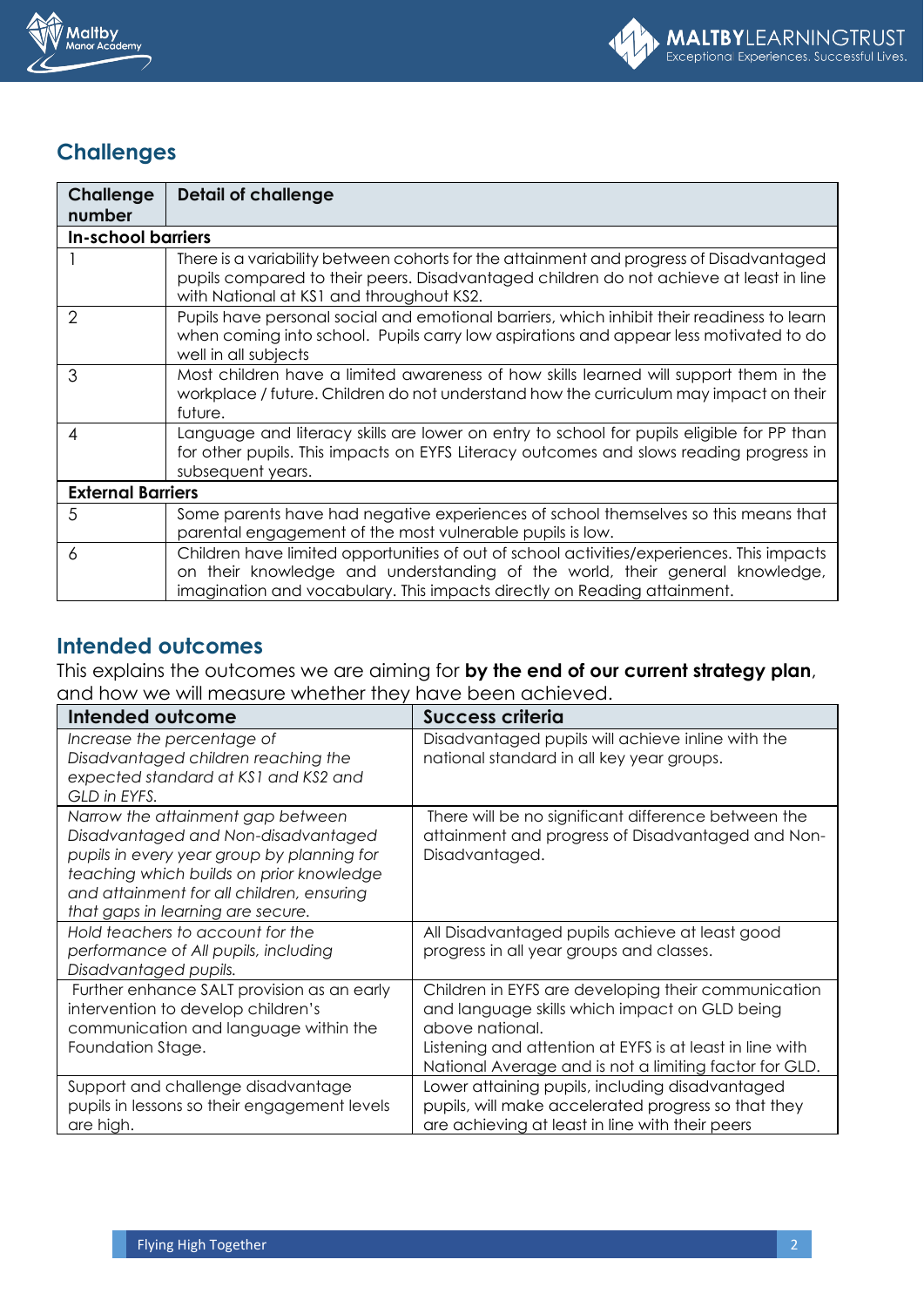



| <b>Intended outcome</b>                                                                                                                                                                                                                                           | <b>Success criteria</b>                                                                                                                                                                                                                                                     |
|-------------------------------------------------------------------------------------------------------------------------------------------------------------------------------------------------------------------------------------------------------------------|-----------------------------------------------------------------------------------------------------------------------------------------------------------------------------------------------------------------------------------------------------------------------------|
| Embed tracking systems which closely<br>monitor the impact of interventions and                                                                                                                                                                                   | Increase the percentage of the lowest 20%<br>disadvantaged children achieving EXS by the end of                                                                                                                                                                             |
| support for Disadvantaged children                                                                                                                                                                                                                                | each year across the academy.                                                                                                                                                                                                                                               |
| Implement structured programmes of<br>intervention and quality first teaching in<br>order to raise the attainment and<br>aspirations of pupils in key year groups.                                                                                                | School audit processes demonstrate that APs are<br>highly effective and impacting on the progress of/<br>enabling teacher to impact on the progress of<br>Disadvantaged pupils.                                                                                             |
| Monitor and action initiatives to improve<br>the attendance and punctuality of<br>Disadvantaged pupils.                                                                                                                                                           | Attendance of the Disadvantaged cohort continues<br>to improve and gaps to the national attendance<br>figures close.<br>The number of Disadvantaged pupils arriving late for<br>school reduces significantly.                                                               |
| Specific tracking/targeting of<br>Disadvantaged pupils to ensure that rates<br>of PA amongst Disadvantaged pupils are<br>comparable to numbers nationally.                                                                                                        | PA rates amongst Disadvantaged pupils reduces to<br>inline or below national levels.                                                                                                                                                                                        |
| Raise aspirations of children's futures<br>through career and jobs education for<br>targeted children. Make links with local<br>businesses to provide wider experiences.<br>Personalised support and coaching put in<br>place as identified on Triple E document. | Children can explain how their learning will link to<br>future jobs and careers.<br>Children's aspirations for their own futures are beyond<br>the local community.<br>Increase in number of Disadvantaged children<br>attending visits and extra-curricular opportunities. |
| MAST mental health support in place to<br>meet the needs of most complex pupils.                                                                                                                                                                                  | The mental health of Disadvantaged pupils is<br>proactively addressed and support put in place<br>through effective services.                                                                                                                                               |
| Ensure that a strategic approach is<br>managing the emotional well-being of<br>disadvantaged pupils through supporting<br>both parents and the child through a<br>comprehensive programme of pastoral<br>support.                                                 | Number of incidences of poor behaviour amongst the<br>most vulnerable Disadvantaged pupils reduced.<br>Wellbeing of Disadvantaged pupils/ Attitudes to<br>school improves on PASS survey.                                                                                   |
| Develop parental engagement through a<br>range of informal and formal strategies<br>including; coffee morning, specific parents<br>targeted for aspirational discussions and<br>promotion of PP MLT document.                                                     | Parental survey shows parents of Disadvantaged<br>pupils are supportive of school and actions taken<br>Parental surveys indicate increasingly high proportions<br>of pupils are happy at school                                                                             |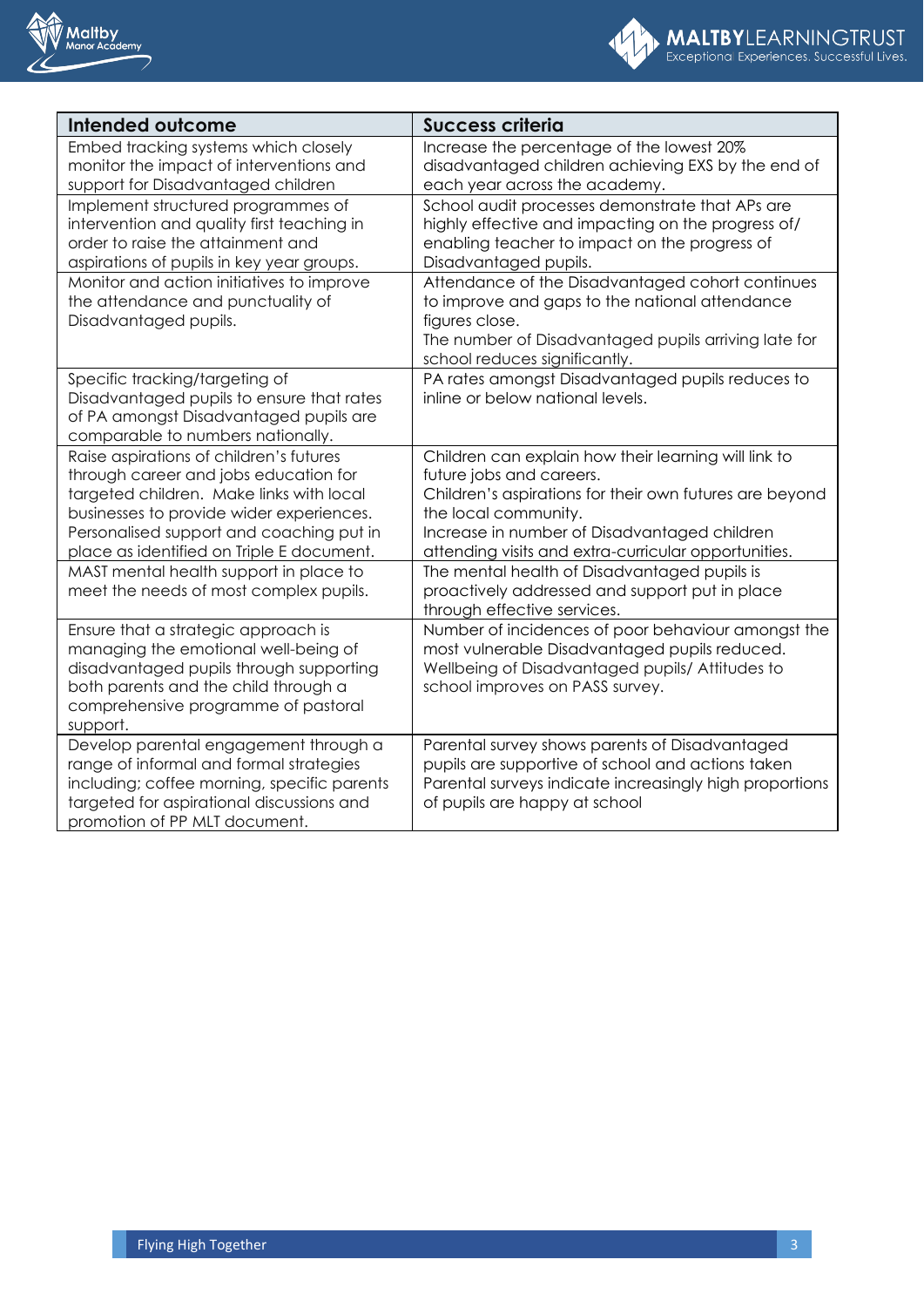



## **Activity in this academic year**

This details how we intend to spend our pupil premium (and recovery premium funding) **this academic year** to address the challenges listed above.

## **Teaching (for example, CPD, recruitment and retention)**

Budgeted cost: £ *44,496*

| <b>Activity</b>                                                                                                                                                                                                                                                                                                                                                       | <b>Evidence that supports this</b><br>approach                                                                                                                                                                                                                                                                                 | <b>Challenge number(s)</b><br>addressed |
|-----------------------------------------------------------------------------------------------------------------------------------------------------------------------------------------------------------------------------------------------------------------------------------------------------------------------------------------------------------------------|--------------------------------------------------------------------------------------------------------------------------------------------------------------------------------------------------------------------------------------------------------------------------------------------------------------------------------|-----------------------------------------|
| Provision of individualised<br>coaching and mentor support<br>through phase leaders;<br>utilising the resources in<br>the Walktrus as guidance and<br>support.<br>Ensure that high quality<br>teaching, including explicit<br>instruction, collaboration and<br>scaffolding is not impacted<br>through the re-establishing of<br>routines and building<br>resilience. | The Sutton Trust research shows that<br>the effects of high-quality teaching<br>are especially significant for pupils<br>from disadvantaged backgrounds:<br>over a school year, these pupils gain<br>1.5 years' worth of learning with very<br>effective teachers, compared with 0.5<br>years with poorly performing teachers. | 1,4<br>1,4                              |
| Provision of a tailored<br>package of both internal and<br>external CPD support to<br>enable teachers to address<br>identified weaknesses in their<br>practice and improve the<br>overall quality of provision.                                                                                                                                                       | Warwick University has researched<br>and found that schools rated as<br>"high" in terms of evaluation of CPD<br>were able to evaluate the impact on<br>pupil learning outcomes                                                                                                                                                 | 1,4                                     |

## **Targeted academic support (for example, tutoring, one-to-one support structured interventions)**

Budgeted cost: £ *97,700*

| <b>Activity</b>                                                                                                                                                                                                                                                                                                                                                                                  | <b>Evidence that supports this</b><br>approach                                                                                                                                                                                                                                                                                                                                                                                                                                  | Challenge number(s)<br>addressed |
|--------------------------------------------------------------------------------------------------------------------------------------------------------------------------------------------------------------------------------------------------------------------------------------------------------------------------------------------------------------------------------------------------|---------------------------------------------------------------------------------------------------------------------------------------------------------------------------------------------------------------------------------------------------------------------------------------------------------------------------------------------------------------------------------------------------------------------------------------------------------------------------------|----------------------------------|
| Phonics support for Y1 and Y2<br>• Daily high quality phonics<br>sessions taught by fully<br>trained staff.<br>• Additional interventions will<br>be planned for throughout<br>the day for targeted children<br>(bottom 20%).<br>• Spellings will be sent home<br>on a weekly basis focussing<br>on the sounds taught in<br>class.<br>• Bottom 20% of readers have<br>been identified and shared | Evidence from the EEF consistently<br>shows the positive impact that<br>targeted academic support can<br>have, including on those who are not<br>making good progress across the<br>curriculum. Considering how<br>classroom teachers and teaching<br>assistants can provide targeted<br>academic support, including how to<br>link structured one-to-one or small<br>group intervention to classroom<br>teaching, is likely to be a key<br>component of accelerating progress. | 1,4,6                            |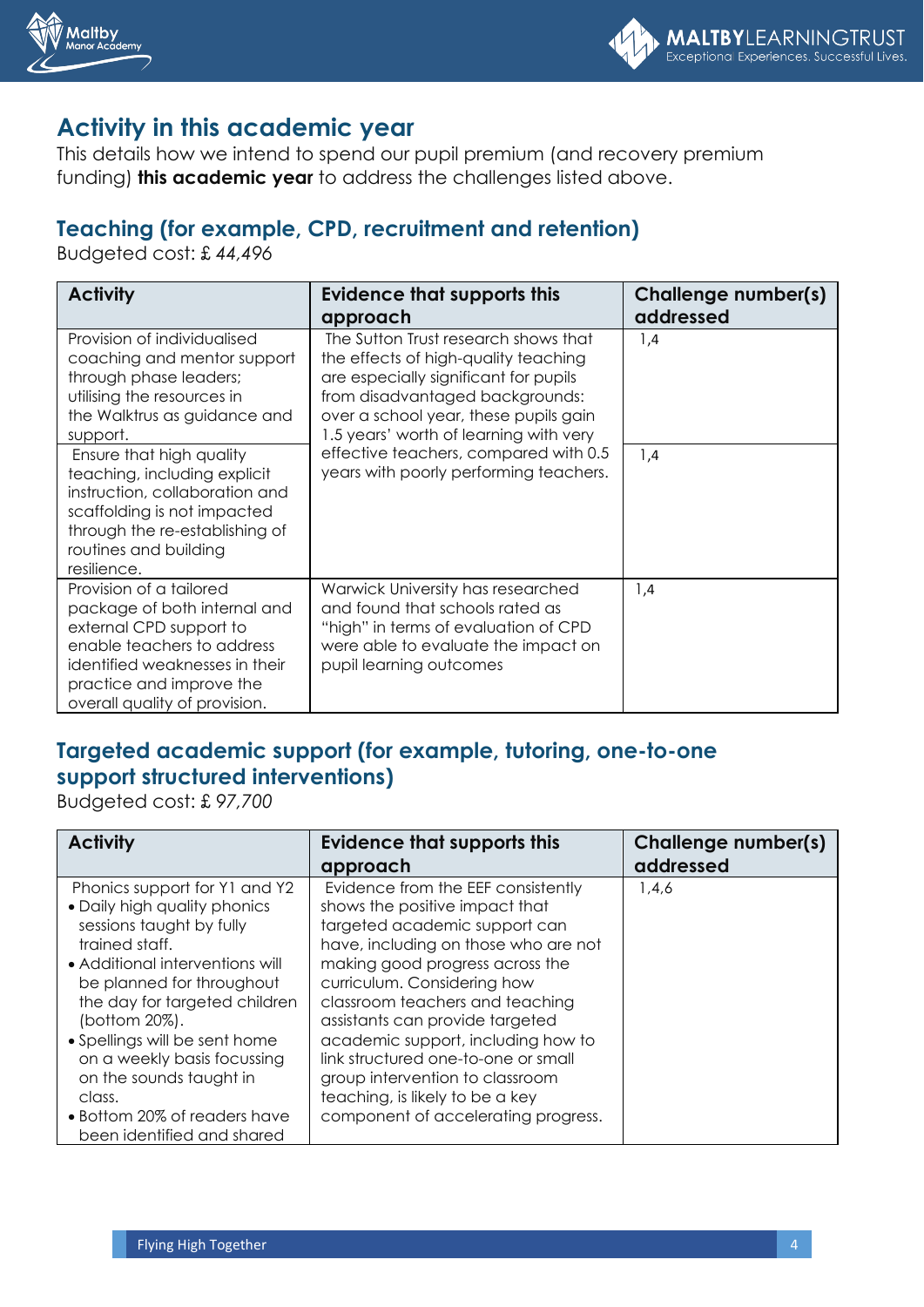



| <b>Activity</b>                                                                                                                                                                                             | <b>Evidence that supports this</b><br>approach                                                                                                                                                                                                                                                                                                                                                                                                                                                                                                                 | <b>Challenge number(s)</b><br>addressed |
|-------------------------------------------------------------------------------------------------------------------------------------------------------------------------------------------------------------|----------------------------------------------------------------------------------------------------------------------------------------------------------------------------------------------------------------------------------------------------------------------------------------------------------------------------------------------------------------------------------------------------------------------------------------------------------------------------------------------------------------------------------------------------------------|-----------------------------------------|
| with the class teachers.<br>Skilled AP leading the phonic<br>interventions in Y2 for<br>targeted children.<br>• Teachers teach the bottom<br>20% of readers in RWInc<br>sessions                            |                                                                                                                                                                                                                                                                                                                                                                                                                                                                                                                                                                |                                         |
| Specific children to access<br>Speech and Language<br>Therapy focussing on:-<br>• Early speech and language<br>development linked to<br>literacy.<br>• Group work to develop early<br>communication skills. | Overall, studies of oral language<br>interventions consistently show positive<br>benefits on learning, including oral<br>language skills and reading<br>comprehension. On average, pupils<br>who participate in oral language<br>interventions make approximately five<br>months' additional progress over the<br>course of a year. All pupils appear to<br>benefit from oral language<br>interventions, but some studies show<br>slightly larger effects for younger<br>children and pupils from<br>disadvantaged backgrounds (up to<br>six months' benefit). | 1,4,6                                   |
| Personalised and targeted<br>learning plans to be put in<br>place for identified SEND<br>children focusing on their<br>specific area of need                                                                | Teaching assistants that are deployed<br>effectively add 1 month to children's<br>learning. However, action research at<br>Maltby Manor has shown that with<br>quality training, support and effective                                                                                                                                                                                                                                                                                                                                                         | 1,4,6                                   |
| Engage all children in high<br>quality one to one or small<br>group tuition through highly<br>trained AP support which will<br>further supplement quality first<br>teaching.                                | monitoring, a child can make<br>accelerated progress through triage<br>and personalised interventions.<br>Reading comprehension and small<br>group tuition can add up-to 8 months<br>learning.                                                                                                                                                                                                                                                                                                                                                                 | 1,4,6                                   |
| Children to be identified as<br>not on track for EXS in Y5 and<br>Y6 and to be arranged into<br>focused intervention groups<br>utilising the NTP.                                                           |                                                                                                                                                                                                                                                                                                                                                                                                                                                                                                                                                                | 1,4,6                                   |
| Associate Professionals to<br>focus on developing<br>children's independent<br>learning skills including<br>phonics, reading fluency and<br>comprehension, maths basic<br>skills, and high level writing.   | Evidence from the EEF consistently<br>shows the positive impact that<br>targeted academic support can<br>have, including on those who are not<br>making good progress across the<br>curriculum. Considering how<br>classroom teachers and teaching<br>assistants can provide targeted<br>academic support, including how to<br>link structured one-to-one or small<br>group intervention to classroom<br>teaching, is likely to be a key<br>component of accelerating progress.                                                                                | 1,4,6                                   |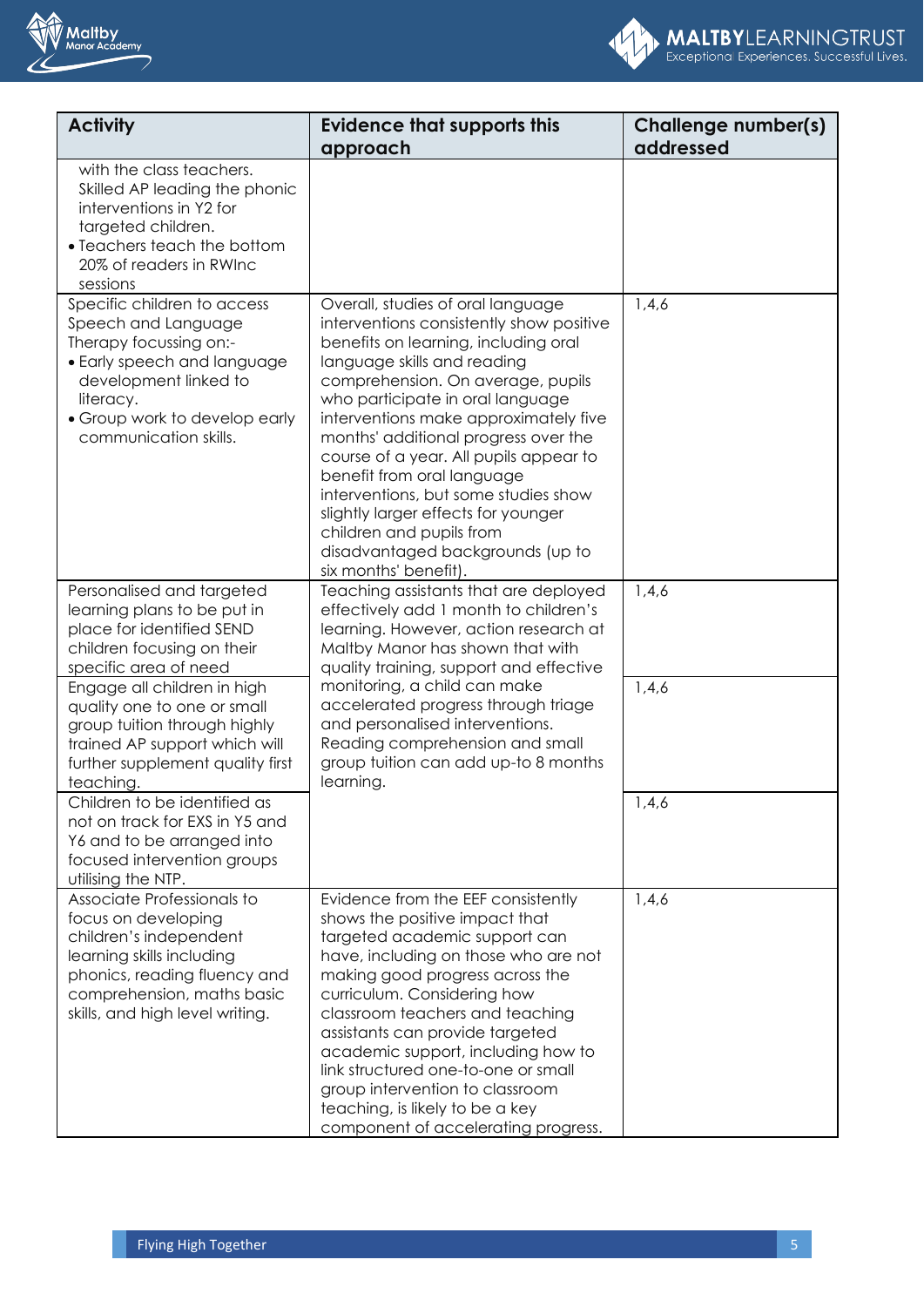



## **Wider strategies (for example, related to attendance, behaviour, wellbeing)**

Budgeted cost: £ *48,624*

| <b>Activity</b>                                                                                                                                                                                                                                                                                                                                             | Evidence that supports this<br>approach                                                                                                                                                                                                                                                                                                                                                                                                                                                                                                     | <b>Challenge number(s)</b><br>addressed |
|-------------------------------------------------------------------------------------------------------------------------------------------------------------------------------------------------------------------------------------------------------------------------------------------------------------------------------------------------------------|---------------------------------------------------------------------------------------------------------------------------------------------------------------------------------------------------------------------------------------------------------------------------------------------------------------------------------------------------------------------------------------------------------------------------------------------------------------------------------------------------------------------------------------------|-----------------------------------------|
| Monitor and action initiatives<br>to improve the attendance<br>and punctuality of all children<br>following the extended school<br>closure due to COVID-19.<br>Ensure that the children who<br>are in self isolation have the<br>same level of access to<br>education as those who are<br>attending school.                                                 | There is a clear link between poor<br>attendance at school and lower<br>academic achievement. In primary<br>schools, less than 65% of children get<br>good results in Maths and English in<br>schools when they have an average<br>of 15 days absence, compared to<br>around 90% in schools where the<br>average is less than 8 days.<br>The association between parental<br>involvement and a child's academic<br>success is well established. Effective<br>partnership between parents and<br>school can gain up-to 3 months<br>learning. | 1, 5, 6<br>1, 5, 6                      |
| Enable a number of wider<br>opportunities for<br>Disadvantaged pupils so that<br>they have improved access to<br>the curriculum.                                                                                                                                                                                                                            | Raising aspirations is an effective<br>way to motivate pupils to work harder<br>so as to achieve the steps necessary<br>for later success. After conducting<br>pupil interviews as part of the review,<br>it was found that some children in<br>Y5/6 cannot make links between their<br>learning and future careers. At<br>Maltby Manor we believe in creating<br>life-long learners with high aspirations.                                                                                                                                 | 3, 6                                    |
| Increase the emotional<br>resilience & wellbeing of<br>pupils, their families and staff<br>by empowering staff in<br>supporting their pupils to<br>become emotionally resilient<br>& happy learners.<br>Implementing pastoral<br>support to specifically target<br>and impact on individual<br>pupils. Specific training for key<br>staff to use the Thrive | On average, Social and Emotional<br>learning interventions have an<br>identifiable and significant impact on<br>attitudes to learning, social<br>relationships in school, and<br>attainment itself (four months'<br>additional progress on average). SEL<br>programmes appear to benefit<br>disadvantaged or low-attaining<br>pupils more than other pupils, though<br>all pupils benefit on average. EEF<br>evidence suggests that, on average,                                                                                            | $\overline{2}$<br>$\overline{2}$        |
| resources and support<br>mechanisms.<br>Develop parental<br>engagement through a range<br>of informal and formal<br>strategies within the                                                                                                                                                                                                                   | behaviour interventions can produce<br>moderate improvements in<br>academic performance along with a<br>decrease in problematic behaviours.<br>The association between parental<br>involvement and a child's academic<br>success is well established. Effective<br>partnership between parents and                                                                                                                                                                                                                                          | 5                                       |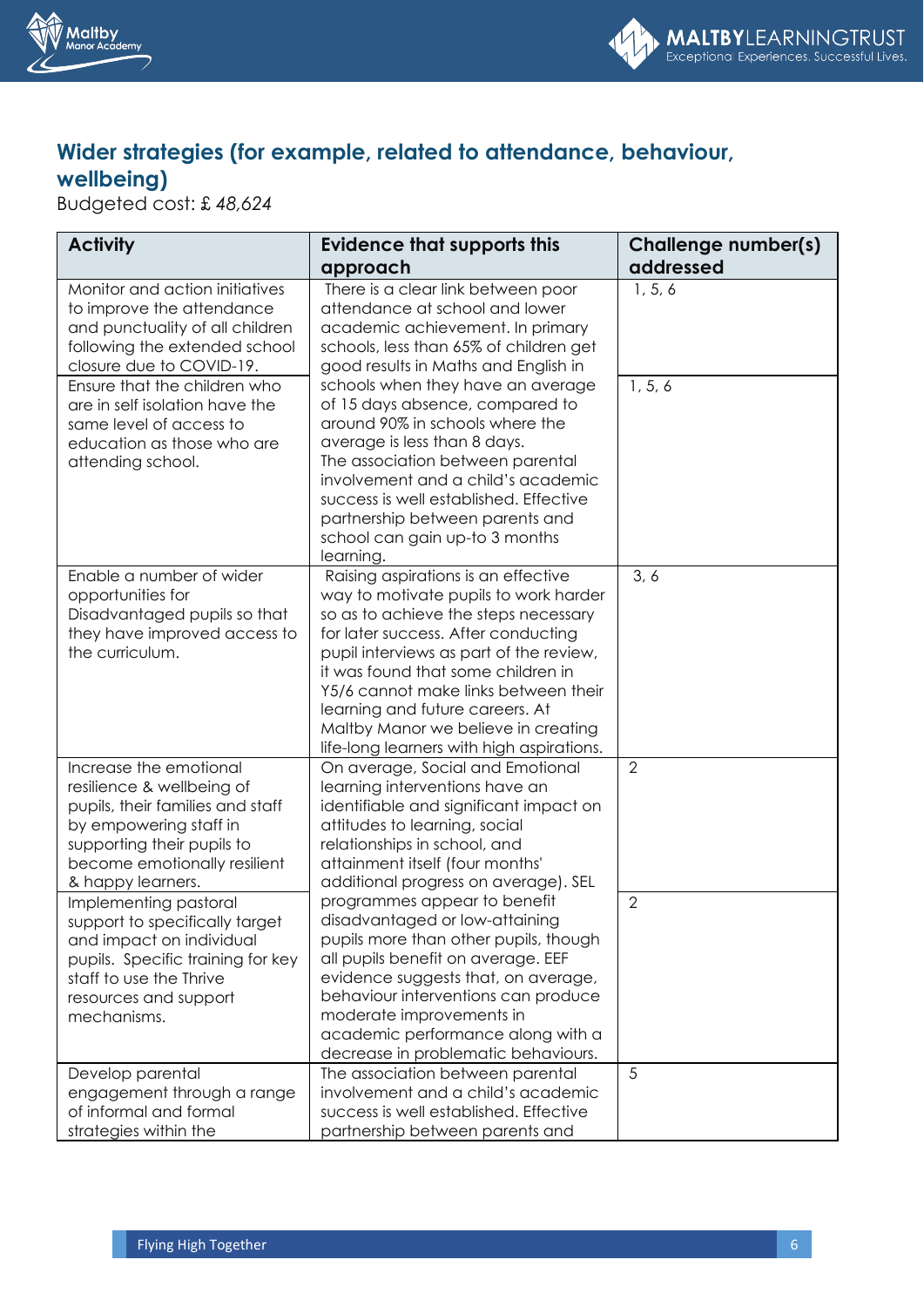



| boundaries and barriers due     | school can gain up-to 3 months |   |
|---------------------------------|--------------------------------|---|
| to COVID-19; including          | learning.                      |   |
| enhanced communication          |                                |   |
| streams using MyEd,             |                                |   |
| Facebook and email.             |                                |   |
| Plan for experiences within the |                                | 5 |
| academy where parents can       |                                |   |
| attend and celebrate/support    |                                |   |
| their children's learning.      |                                |   |
| (COVID restrictions permitting) |                                |   |
|                                 |                                |   |

# **Total budgeted cost: £***190,820*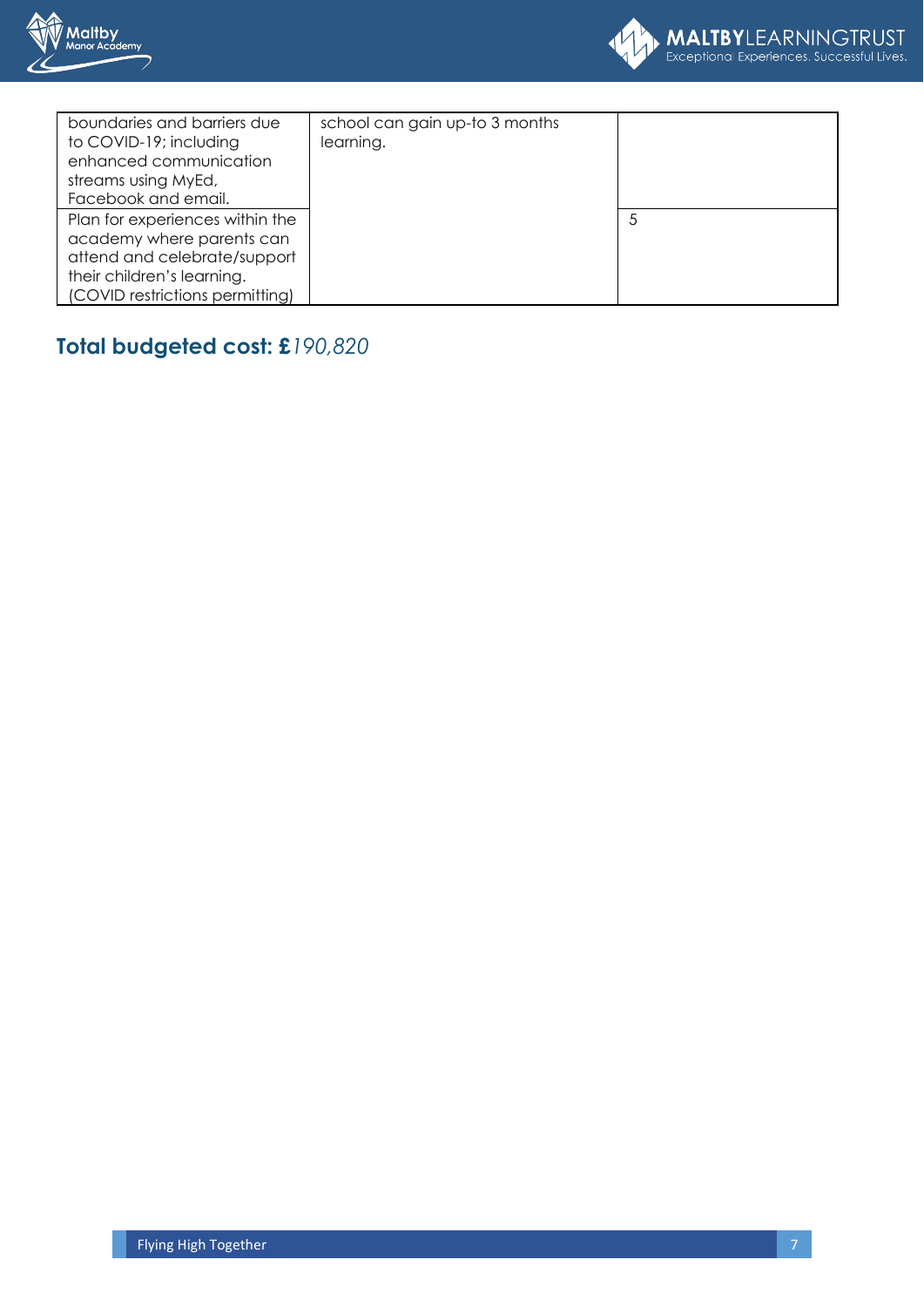



## **Part B: Review of outcomes in the previous academic year Pupil premium strategy outcomes**

This details the impact that our pupil premium activity had on pupils in the 2020 to 2021 academic year.

#### **Quality of teaching for all**

- OTrack data shows that Disadvantaged pupils are not outperforming Non-disadvantaged across all subjects. This has been addressed throughout PPM meetings and the use of the EEE document has ensured that provision is in place to accelerate progress for those not on track.
- Due to COVID 19, no statutory results however Y6 teacher assessments show 40% of PPG achieved EXS combined.
- The changes to the EEE documents ensure that teachers are aware of the disadvantaged children and a child on a page enables class teachers to identify the provision in place to ensure progress is made. The use of the EEE documents and the profile being raised has ensured that staff are held accountable for the progress being made.
- Termly pupil progress meeting ensure that progress is made and timely interventions are put in place. The continuous use of pupil progress meetings ensures that the provision in place ensures progress.
- The recent maths audit Summer 2021 shows that opportunities for challenge are planned. It has been identified in Year 1 that the Inspire curriculum does not offer the sufficient amount of challenge. Moving into the next academic year the Year 1 cohort will follow the White Rose Scheme of working ensuring there is a consistent approach to maths across the school.
- SALT provision continued to place with excellent attainment gains with all children success were shared with Governors. Regular pupil progress meetings ensured that bespoke SALT interventions were identified and delivered for key children. Due to COVID the SALT provision has been unable to take place across KS2. Therefore, this has been addressed through first quality teaching and use of Associate Professionals has ensured that children have made progress.
- TIPs reviewed October and January showed an improvement in the standard of teaching and learning across the academy where there were pockets for development further support was identified and implemented.
- 'New to Career 'coaching and CPD opportunities continued to take place but online.
- 2 members of SLT are currently completing the NPQSL.
- Due to the continuation of COVID the majority of CPD has been online. Staff have been given ownership to seek out their own CPD opportunities linking to their specific subject. ROSIS has been used to facilitate subject leadership CPD opportunities.
- Drop ins show that a wide and varied curriculum is continuing to be taught weekly. Further CPD needs to be delivered linking to delivering exceptional experiences that are not just linked to trips and delivered in house. Members of SLT have been successful in planning exceptional experiences in house which needs to now be shared wider. The new LTP and MTP documents which will be implemented in September 2021 will ensure that teachers think and plan for exceptional experiences.

#### **Targeted academic support for current academic year**

- PASS survey (Dec) shows that the percentage of disadvantaged children feeling happy and confident in coming to school and about themselves and asking for support, is in line or greater than whole school figures at 96%.
- Home learning was tracked on a weekly basis by pupil premium leader, who liaised with class teachers to ensure that all children were engage whether it was online or via paper learning. From the previous lockdown 2020, the majority of disadvantaged pupils who have engaged has increased due to the rigorous monitoring and wellbeing checks.
- Behaviour incidents since September has increased. From 23 red cards in the Autumn term to 43 red cards in the Summer term. This is due to the return following the second lockdown and routines and expectations being reinforced. However, the red cards from Summer 1 being 31 to Summer 2 have reduced to 12.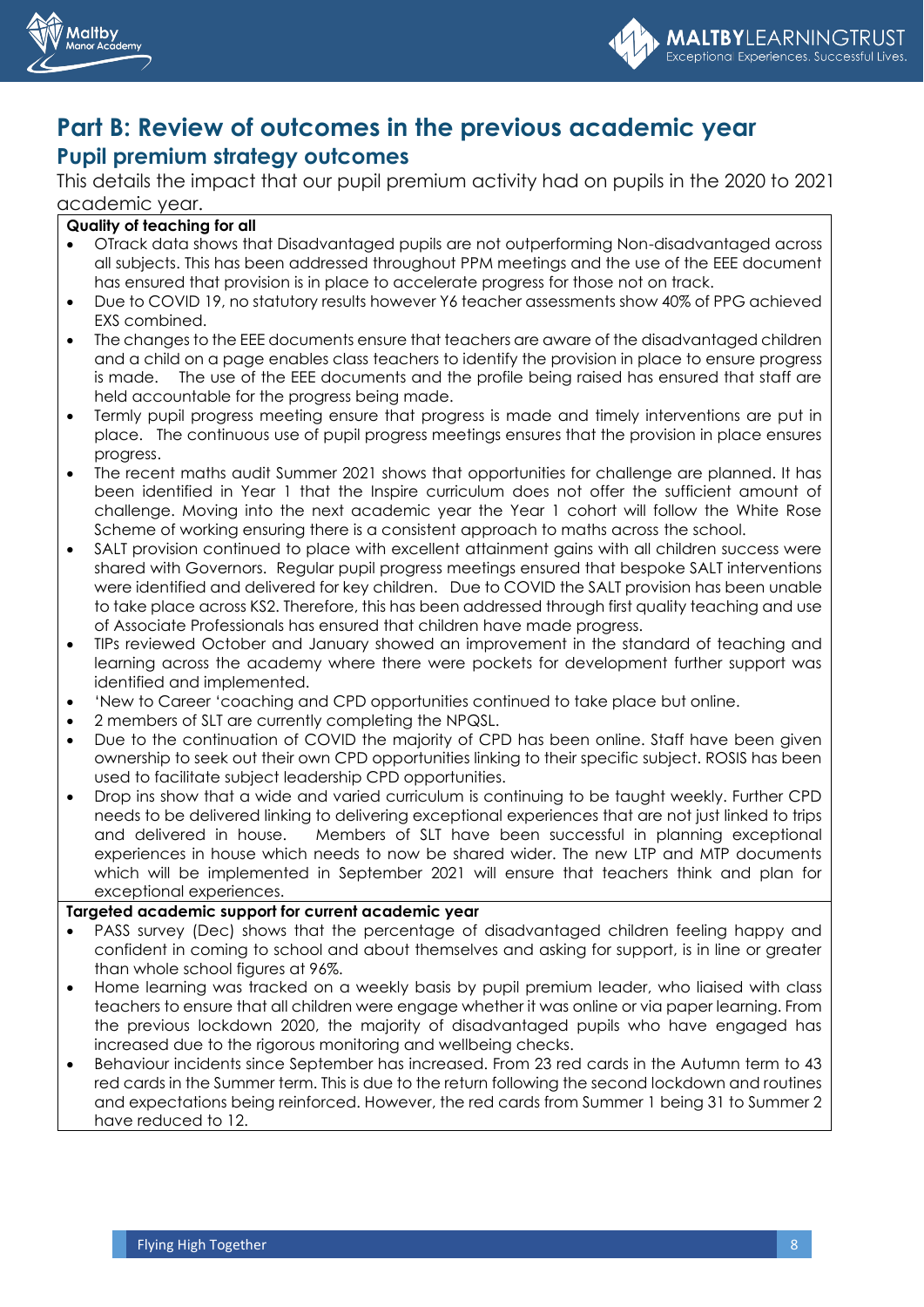



- Tracking systems are in place for each phase to track interventions. Gap analysis used to identify GAPs and interventions planned to use this information. Teachers are held to account through pupil progress meetings.
- The further development of the EEE documents has ensured that all children regardless of their ability make good progress.
- APs appraisals are now 1/2 termly which has increased the level of monitoring and ensures that first quality interventions and being planned for and delivered.
- Monitoring of EEE documents shows first quality interventions are in place. The amendments to the EEE documents now ensure that progression is being tracked and has a higher profile with class teachers holding them account.
- Attendance has continued to be shared through bubble assembly to continue to raise the profile. PP attendance 94.2% Non PP 96.8% Following RMBC Attendance Pathways – accessing Early Help support where necessary. Late letters are sent to target families. The attendance officer is now meeting on a regular basis with Inclusion and the Principal. Key targets are identified and next steps addressed.
- Newsletters remind parents of importance of attendance and punctuality and inform on attendance targets.
- During the COVID the Pupil Premium lead identified the vulnerable children who did not engage with home learning and this was then followed up with phone calls and home visits.
- Due to the lack of a pastoral lead there have been no meetings taking place this has been via the Inclusion lead.

#### **Wider strategies for current academic year**

- The continuation of Curriculum Fridays ensures that all children have a wide and varied curriculum through a focus on non-core subjects. Audits show that children are engaged and enthusiastic. Pupil survey shows that 98% felt confident to contribute to lessons and 100% are happy to ask for help if needed.
- Year 3 children all have access to music lessons through Rotherham Music Services (Brass and Violin). Choir as not been able to take place due to COVID.
- All children experience 'Wow experiences' through the Friday curriculum days. Trips and visits have not been able to take place due to COVID.
- Due to COVID restrictions the career fayre has been put on hold; plans are beginning to be developed to run in Summer 2022.
- Virtual links with business and workshops have been utilised during the COVID period, e.g Antibullying and anti-racism.
- Pupil Premium leader met with the link Governor to share updates of PPG within school.
- EEE documents have been reviewed and amended to provide more of a child on a page approach. This shows a clear picture of the provision which is in place for each disadvantaged child. Documents are updated each term to keep track of the provision and intervention provided for the disadvantaged pupils. EEE documents show that a DA have access to support from MAST and pastoral.
- A MAST waiting list is up and running so that children's mental health needs are being addressed. MAST referrals increased this year during the Sprint term lockdown showing that staff were responding in a timely manner to the challenges the children were facing. MAST support continued for children during lockdowns as we saw this as a school priority. Flexible working between MAST and school have meant that we have been able to adjust provision to meet very specific and complex needs.
- A strategic plan for pastoral support has been developed and implemented this year. This includes identification of need and a clear graduated response to meeting the need. Pastoral support has been targeted half termly so that needs are met in a timely manner before they escalate. This early intervention has been crucial in ensuring the wellbeing of the children is supported. Tracking of pastoral progress has begun more closely through Boxall SDQ's and wellbeing scales although due to staff shortages this was unable to be completed. The inclusion team have facilitated theraplay workshops with CAMHs for staff and specific parents of disadvantaged children with SEMH needs. Pastoral IEP's have been kept up to date and show small steps of progress.